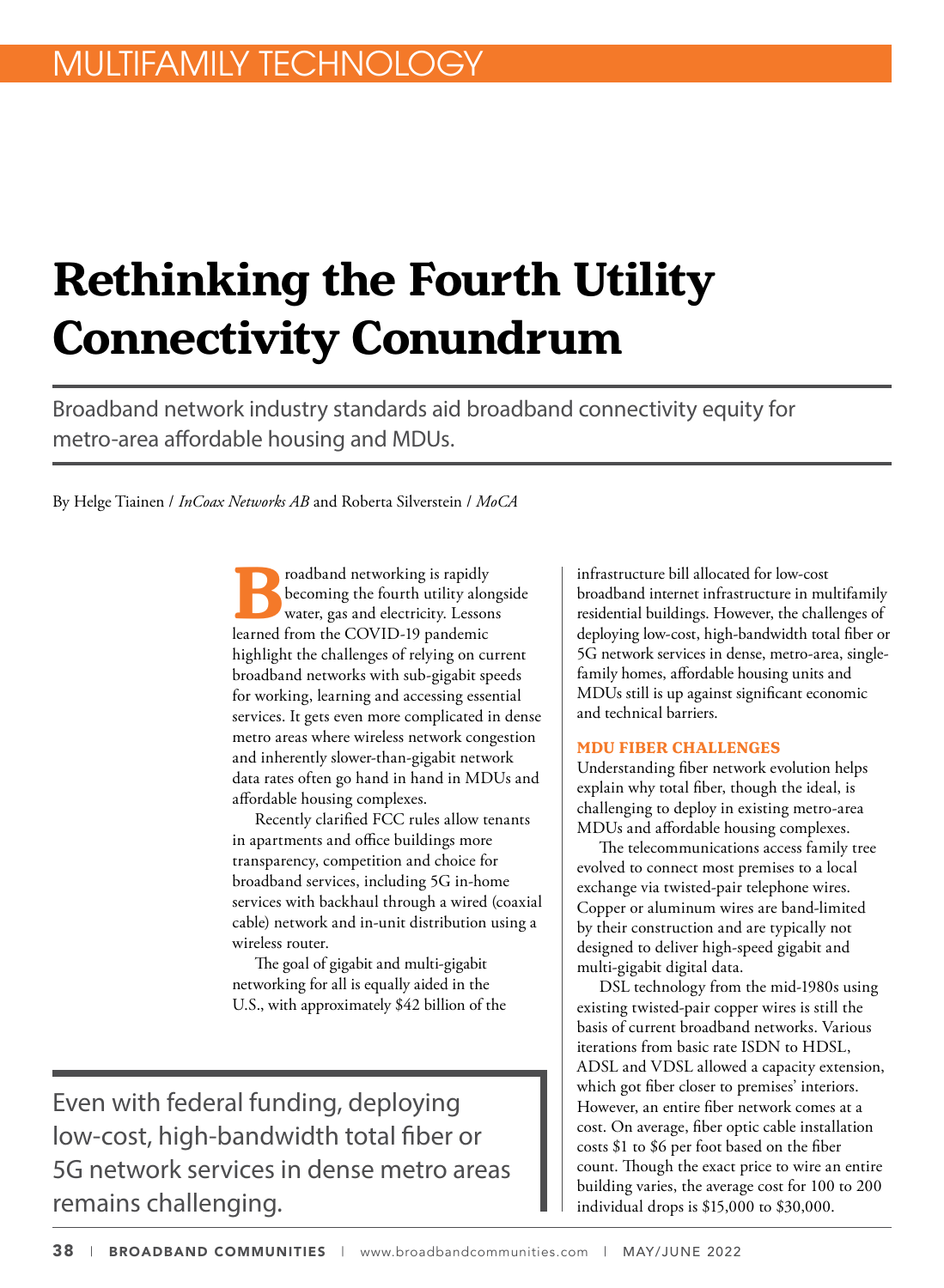## **REPURPOSING EXISTING MDU COAX**

The primary objective of the Broadband Forum's recently published technical report, TR-419, is to allow fiber ISPs and operators to use and repurpose existing coax infrastructure to extend fiber gigabit services with minimal on-site construction work. Called fiber to the extension point (FTTep), the standard features no quality-ofexperience (QoE) degradation, and an FTTep connection can be located outside or inside a building.

Locating a new, high-speed access node at the extension point and reusing existing coax passive networks has several advantages. First, it avoids installing new infrastructure into and around the home. There is no need to install new fiber-to-the-home cable or drill a hole in an external wall to take the fiber into a single-family unit (SFU) or install fiber within an MDU's hallways and drill holes in each apartment to connect the optical network unit (ONU).

The coax broadband access point (antenna outlet) is located at the heart of the premises or the media hub for

seamless smart TV and IPTV services access, ensuring there is no need for additional internal wiring.

Reusing coax infrastructure inside or outside a building provides greater flexibility and reduces the lead time between receiving and fulfilling a customer order. It can provide multigigabit services for both residential and business customers. It allows customers to self-install and removes the need for additional visits to customer premises, saving money and time.

For gigabit and future-proofed multi-gigabit fiber connectivity to each unit in an MDU or affordable housing complex, this is where another industry standard kicks in: MoCA Access. MoCA Access and FTTep provide operators, MDUs, and building managers, owners and tenants with architecture to deploy fiber services for 30 percent less than traditional, fullfiber installations cost.

The Multimedia over Coax Alliance (MoCA) developed a point-tomultipoint (P2MP) connectivity access standard with 2.5 Gbps capability in which each subscriber has an encrypted link to the primary node. The MoCA

Access 2.5 standard for operation on coaxial cable meets the integration requirements of GPON, XG-PON and XGS-PON and uses 500MHz-wide tunable frequency bands in the 400– 1675 MHz spectrum. MoCA Access also provides close to symmetrical services with low latency for seamless streaming, gaming and learning.

#### **ADDRESSING 5G SERVICE GAPS**

Building 5G coverage in urban metro areas that reaches all homes, MDUs and affordable housing complexes is challening. 5G services in dense urban or metro areas typically need a high base-station density within 60 meters from a subscriber's living unit, which is often not practical or cost-effective to build.

5G fiber deployments in brownfield MDU buildings are costly and require permission from both building owners and tenants. Reusing existing phone wires does not meet the 5G gigabit broadband networking objective.

In conjunction with 5G service operator objectives for a 1 Gbps seamless broadband network experience in urban environments, Broadband



Figure 1: Typical fiber-to-the-extension point (FTTep) deployment scenarios (figure courtesy of InCoax Networks AB).